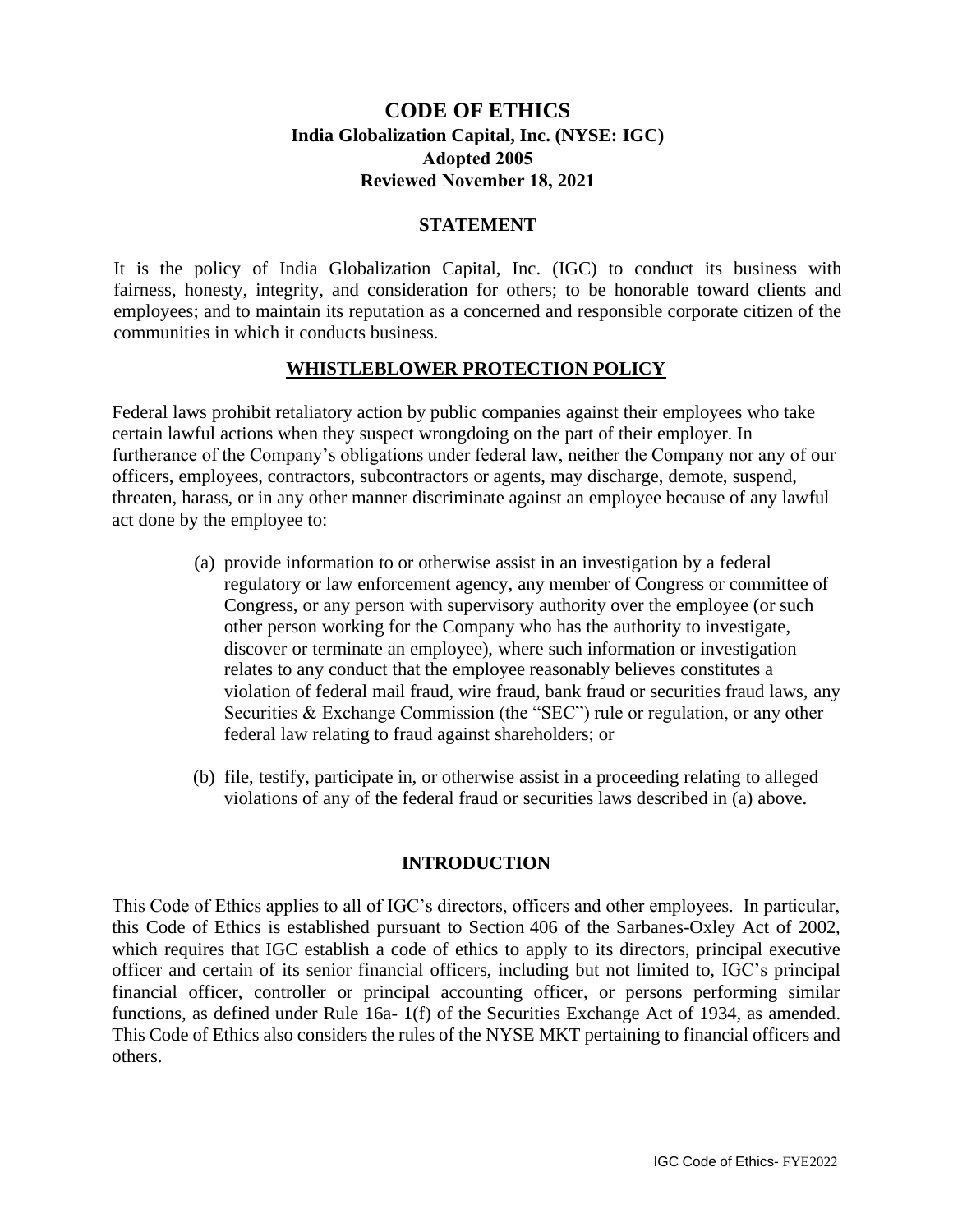The directors, officers and other employees should note that simply complying with law or following common good business practices may not be enough to comply with this Code of Ethics. It is therefore very important that the directors, officers and other employees read and understand this Code of Ethics.

If any director, officer or other employee has any question regarding this Code of Ethics, then that person should contact IGC's Corporate Counsel. Furthermore, if any director, officer or other employee has information, concerns, or suspicions regarding any illegal or unethical conduct, then that person should immediately contact the Corporate Counsel.

#### **PURPOSE**

The purpose of this Code of Ethics is to deter wrongdoing and to promote:

- (1) Honest and ethical conduct, including the ethical handling of actual or apparent conflicts of interest between personal and professional relationships;
- (2) Full, fair, accurate, timely, and understandable disclosure in the periodic reports required to be filed by IGC and in both IGC's public and internal communications;
- (3) Compliance with applicable governmental laws and regulations;
- (4) The prompt internal reporting of violations of this Code of Ethics to an appropriate person or persons identified in this Code of Ethics; and
- (5) Accountability for adherence to this Code of Ethics.

This Code of Ethics must be applied by all directors, officers and other employees in good faith and with reasonable business judgment to enable IGC to achieve its operating and financial goals within the framework of the law and ethical practices.

## **POLICY**

#### **A. Ethical Standards of Conduct**

The directors, officers and employees must follow the accounting rules and controls set forth by the SEC and the Financial Accounting Standards Board. The directors, officers and other employees must also comply with the obligations set forth in the Sarbanes-Oxley Act of 2002.

Each director, officer and other employee shall, when required, provide full, fair, accurate, timely, and understandable disclosure in the periodic reports that IGC is required to file. Accordingly, all account books, budgets, project evaluations, expense accounts and other documents utilized in IGC's business must accurately report the matters to which they relate.

All of IGC's assets and liabilities must be carefully and properly set forth in IGC's financial records. IGC's independent auditors must be given full access to all information necessary for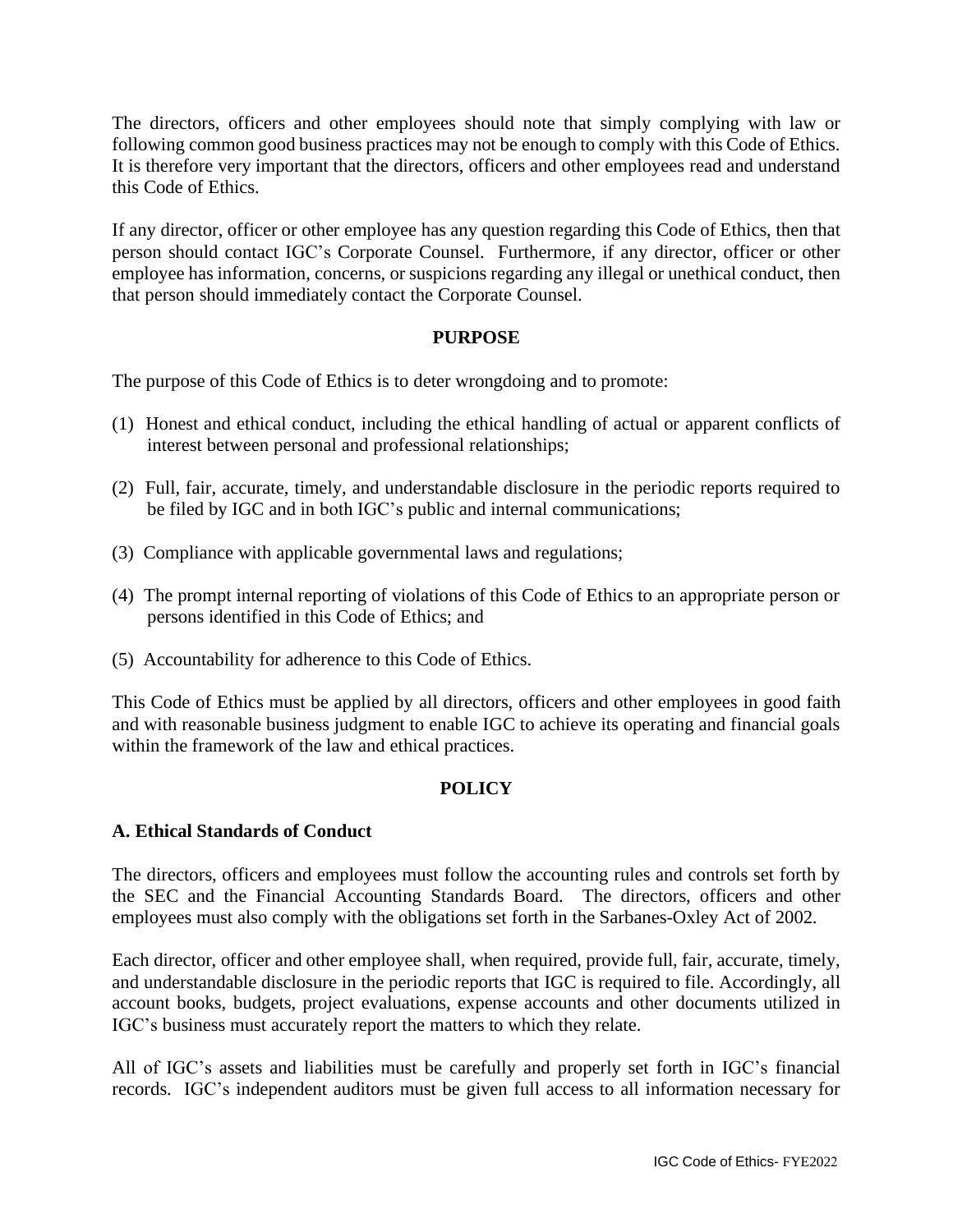them to properly conduct any audit of IGC or any of its subsidiaries or divisions. No director, officer or other employee shall conceal a mistake in IGC's financial reporting. All such mistakes must be fully disclosed and corrected as promptly as possible. Falsification of business records is strictly prohibited and will result in dismissal and possibly criminal charges as well.

No director, officer or other employee may request or be granted a personal loan by IGC.

All directors, officers and employees must comply with all applicable securities laws regarding insider trading. Per Section 406 of the Sarbanes-Oxley Act of 2002, it shall be unlawful for any director, officer or employee to, directly or indirectly, purchase, sell or otherwise acquire or transfer any IGC equity security during any pension fund or ESOP profit sharing plan blackout period.

The directors, officers and other employees must strive to apply high ethical, moral and legal principles in every aspect of their business dealings with their associates, the public, the business community, stockholders, customers, suppliers and governmental regulatory authorities.

All directors, officers and employees must avoid any activities that would involve IGC in any practice that is not in compliance with this Code of Ethics. Any director, officer or other employee who does not adhere to such standards and restrictions is acting outside the scope of his or her employment with IGC.

IGC will not excuse any violation of this Code of Ethics by a director, officer or other employee even if the violation was specifically requested or directed by any of their associates. Only the Board or the Corporate Audit Committee (CAC) can authorize a waiver of this Code of Ethics. See Section 3 of Part B of this Code of Ethics.

Each director, officer and other employee must alert the Board or the CAC, whenever an illegal, dishonest, or unethical act is discovered or suspected by any of their associates. No director, officer or other employee will be penalized by IGC for reporting his or her discovery of such acts or for reporting suspicions of such acts provided that such director, officer or other employee is not a party to or responsible (alone or with others) for such acts.

Conflicts of interests are to be avoided by the directors, officers and other employees. A conflict of interest exists if an individual's actions are, or could reasonably appear to be, influenced, directly or indirectly, by personal considerations or by actual or potential personal benefit or gain. If a conflict of interest is unavoidable it must be disclosed at the earliest opportunity. Conflicts of interests can arise with respect to financial and business interests, investments, relationships with suppliers, and the offering of prizes, samples, gifts, gratuities or incentives.

#### **B. Administration of this Code of Ethics**

This Code of Ethics shall be administered as follows:

## **1. Responsibility for Administration**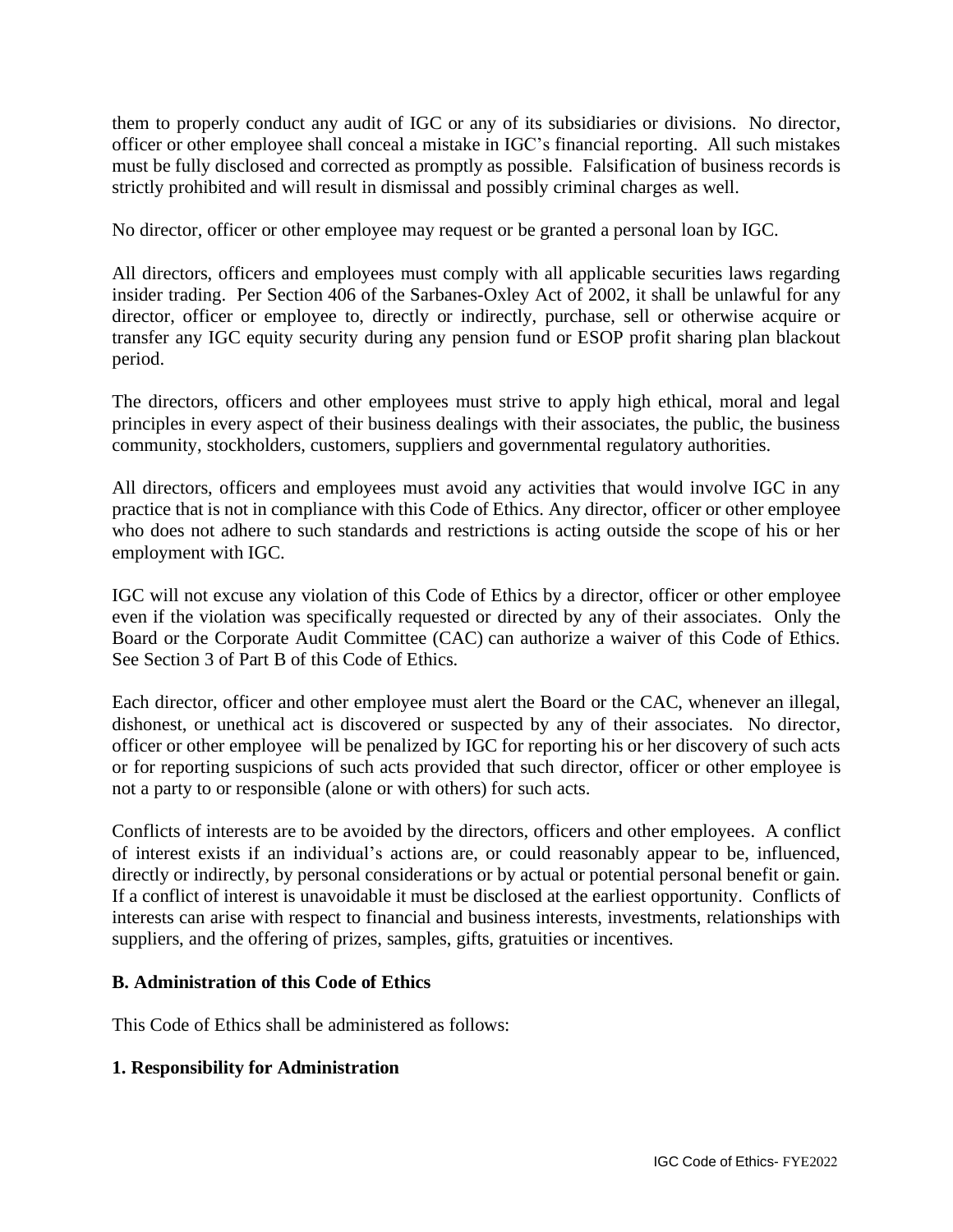The CAC, which also serves as the Ethics Administrator, shall be responsible for interpreting and administering this Code of Ethics. In discharging its responsibilities, the CAC may engage such agents and advisors, as it shall deem necessary or desirable, including but not limited to attorneys and accountants.

# **2. Scope of this Code of Ethics**

The CAC shall periodically, in light of IGC's experience, review this Code of Ethics. As it deems necessary, the CAC shall make recommendations to the Board to ensure that (i) this Code of Ethics conforms to applicable law, (ii) this Code of Ethics meets or exceeds industry standards, and (iii) any weaknesses in this Code of Ethics or any other IGC policy or practice revealed through monitoring, auditing, and reporting systems are eliminated or corrected.

## **3. Waiver or Amendment of this Code of Ethics**

The CAC may grant a specific, limited waiver of any provision of this Code of Ethics if the CAC determines, based on information that it deems credible. Waivers will be granted only if permitted by applicable law. This Code of Ethics may be amended only by the Board.

## **4. Monitoring and Auditing**

The information obtained by IGC's independent auditors, in performing their audit engagement, and by IGC's internal auditors in the performance of their assigned responsibilities, shall be made available to the CAC as a means of monitoring compliance with this Code of Ethics.

## **5. Reporting System**

Any suspected violation of this Code of Ethics shall be promptly reported to the CAC.

## **6. Investigation of Violations**

If IGC receives information regarding an alleged violation of this Code of Ethics, then the CAC shall:

- (1) Evaluate such information as to gravity and credibility;
- (2) If necessary, initiate an informal inquiry or a formal investigation with respect thereto;
- (3) If appropriate, prepare a written report of the results of such inquiry or investigation, including recommendations as to the disposition of such matter;
- (4) If appropriate, make the results of such inquiry or investigation available to shareholders (including disciplinary action); and
- (5) If appropriate, recommend changes to this Code of Ethics that the CAC deems necessary or desirable to prevent similar violations of this Code of Ethics.